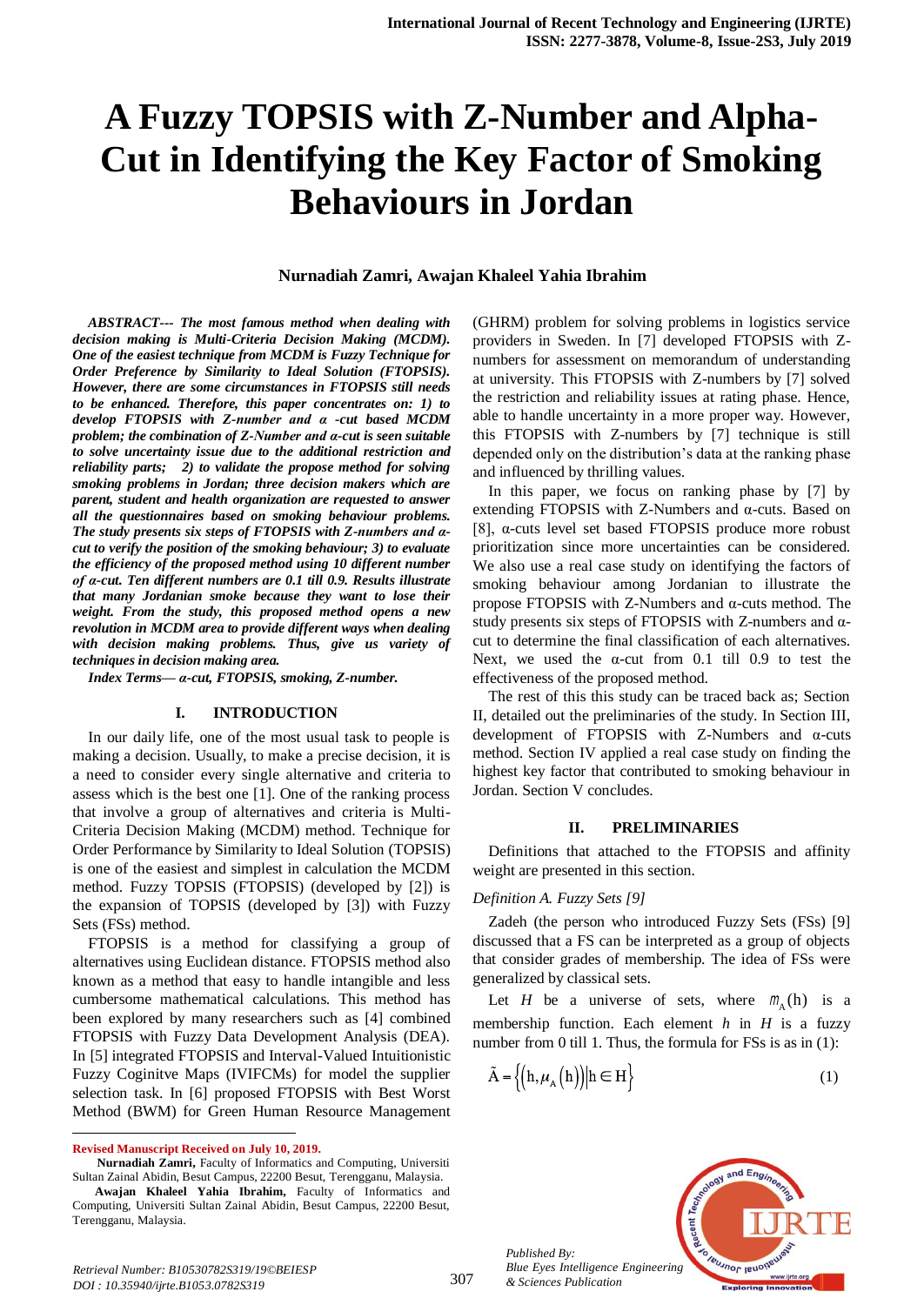# **A FUZZY TOPSIS WITH Z-NUMBER AND ALPHA-CUT IN IDENTIFYING THE KEY FACTOR OF SMOKING BEHAVIOURS IN JORDAN**

## *Definition B. Triangular Fuzzy Number [9]*

Next, in [10] expended FSs into a triangular fuzzy number (TFN). TFN consists of A where A can be represented as  $A = (p,q,r)$ . Thus, the membership function is given by

$$
m_{A} \left( h \right) = \begin{cases} h - p/q - 1, & \text{if } h \in q \\ r - h/r - q, & q \in h \in r \\ 0, & \text{otherwise} \end{cases}
$$
 (2)

We developed steps of FTOPSIS with Z-Numbers and αcut using Definition A and B. The rest of the method development will explain in Section III.

## **III. THE STEPS OF FTOPSIS WITH Z-NUMBER AND ALPHA-CUT**

This section highlights four different phases in FTOPSIS. In Rating Phase, FTOPSIS is extended with Z-Numbers method. Two different Z-Numbers' linguistic scale are presented in Table 1 and 2. Weighting Phase also focusses on two different weighting scale using Z-Numbers which are Table 3 and 4. Next, we modified the FTOPSIS and Z-Numbers at the Aggregation Phase with α-cut method. Lastly, conclude it with the Ranking Phase. Therefore, the overall steps are shown as follows.

## *A. Rating Phase*

## *Step 1: Linguistic evaluation and construct decision matrix*

Basically, linguistic scales are generated suited based on the decision problems. Here, smoking problems are our main target to solve. Therefore, the linguistic scales are scaled from Very Poor' to 'Very Good' to suit with the problems. Table 1 and 2 list all the linguistic evaluation based on Z-Numbers. This linguistic evaluation is used by all experts to classify each alternative rating based factors.

| Table 1: The attributes' linguistic evaluation |  |
|------------------------------------------------|--|
|------------------------------------------------|--|

| <b>Linguistic Values</b> | Z-Numbers' Values |
|--------------------------|-------------------|
| Very Poor (VP)           | (0,0,1)           |
| Poor $(P)$               | (0,1,3)           |
| Medium Poor (MP)         | (1,3,5)           |
| Fair $(F)$               | (3,5,7)           |
| Medium Good (MG)         | (5,7,9)           |
| Good(G)                  | (7,9,10)          |
| Very Good (VG)           | (9,10,10)         |

**Table 2: Fuzzy reliability's linguistic evaluation [13]**

| Linguistic Values   | Z-Numbers' Values |
|---------------------|-------------------|
| Not Sure (NS)       | (0,0,1)           |
| Quite Sure (QS)     | (1,3,5)           |
| Sure $(S)$          | (5,7,9)           |
| Very Confident (VC) | (9,10,10)         |

# *Step 2: Normalize the linguistic evaluation*

The matrix of FMCDM problem is formulated as in (4). Then, all these linguistic values are normalized as follows:

$$
Y_p = (\bar{f}_{ij}^p, \tilde{f}_{ij}^p)_{m \times n} = \frac{f_2}{M} \begin{bmatrix} (\tilde{f}_{11}^p, \tilde{r}_{11}^{\tilde{r}}) & (\tilde{f}_{12}^p, \tilde{r}_{12}^{\tilde{r}}) & \cdots & (\tilde{f}_{1n}^p, \tilde{r}_{1n}^{\tilde{r}}) \\ (\tilde{f}_{11}^p, \tilde{r}_{11}^{\tilde{r}}) & (\tilde{f}_{12}^p, \tilde{r}_{12}^{\tilde{r}}) & \cdots & (\tilde{f}_{1n}^p, \tilde{r}_{1n}^{\tilde{r}}) \\ (\tilde{f}_{21}^p, \tilde{r}_{21}^{\tilde{r}}) & (\tilde{f}_{22}^p, \tilde{r}_{22}^{\tilde{r}}) & \cdots & (\tilde{f}_{2n}^p, \tilde{r}_{2n}^{\tilde{r}}) \\ \vdots & \vdots & \vdots & \vdots \\ (\tilde{f}_{m1}^p, \tilde{r}_{m1}^{\tilde{r}}) & (\tilde{f}_{m2}^p, \tilde{r}_{m2}^{\tilde{r}}) & \cdots & (\tilde{f}_{mn}^p, \tilde{r}_{mn}^{\tilde{r}}) \end{bmatrix}
$$
\n(3)

$$
Y = \left(\widetilde{f}_{ij}, \widetilde{rf}_{ij}\right)_{m \times n},\tag{4}
$$

$$
Y = \left(\widetilde{f}_{ij}, \widetilde{rf}_{ij}\right)_{m \times n},\tag{5}
$$

where 
$$
(\tilde{f}_{ij}, \tilde{r}_{ij}) = \left(\frac{(\tilde{f}_{ij}^1, \tilde{r}_{ij}^1) \oplus (\tilde{f}_{ij}^2, \tilde{r}_{ij}^2) \oplus K \oplus (\tilde{f}_{ij}^k, \tilde{r}_{ij}^k)}{k}\right)
$$
,  
\n $(\tilde{f}_{ij}, \tilde{r}_{ij})$  is a Z-Numbers with FS,

 $1 \le i \le m, 1 \le j \le n, 1 \le p \le k$ , and k denotes the number of experts.

# *B. Weighting Phase*

#### *Step 3: Form the decision matrix's weighted*

Table 3 is used to form the decision matrix's weighted of  $\overline{W}_p$  using Table 3 and in (6) and (7).

## **Table 3: Linguistic terms of weights for the attributes and their positive and negative**

| Linguistic Terms | Fuzzy Set with Z-Numbers |
|------------------|--------------------------|
| Very Low (VL)    | (0,0,0.1)                |
| Low (L)          | (0.,0.1,0.3)             |
| Medium Low (ML)  | (0.1, 0.5, 0.7)          |
| Medium (M)       | (0.3, 0.5, 0.7)          |
| Medium High (MH) | (0.5, 0.7, 0.9)          |
| High(H)          | (0.7, 0.9, 0.1)          |
| Very High (VH)   | (0.9, 1.0, 1.0)          |

Construct the weighting matrix  $\overline{w}_p$  of the criteria of the experts and construct the *p*th average weighting matrix  $\overline{W}$ , respectively, shown as follows:

$$
f_1 \t f_2 \t \Lambda \t f_n
$$
  

$$
\bar{W}_p = \left(\tilde{w}_i^p, r\tilde{w}_i^p\right)_{l \times m} = \left[\left(\tilde{w}_1^p, r\tilde{w}_1^p\right) \left(\tilde{w}_2^p, r\tilde{w}_2^p\right) \cdots \left(\tilde{w}_m^p, r\tilde{w}_m^p\right)\right]
$$
 (6)  

$$
\overline{W} = \left(\tilde{w}, r\tilde{w}\right)_{l \times m} \t (7)
$$

where 
$$
(\widetilde{w}_i^p, r\widetilde{w}_i^p) = \frac{(\widetilde{w}_i^1, r\widetilde{w}_i^1) \oplus (\widetilde{w}_i^2, r\widetilde{w}_i^2) \oplus K \oplus (\widetilde{w}_i^k, r\widetilde{w}_i^k)}{k},
$$

 $(\widetilde{w}_i^p, r\widetilde{w}_i^p)$  is a linguistic values of Z-Numbers with FS,  $1 \le i \le m$ ,  $1 \le p \le k$  and represents the number of decision makers.

Then, the matrix for decision matrix's weighted is shown in (8) as follows.



*Retrieval Number: B10530782S319/19©BEIESP DOI : 10.35940/ijrte.B1053.0782S319*

*Published By:*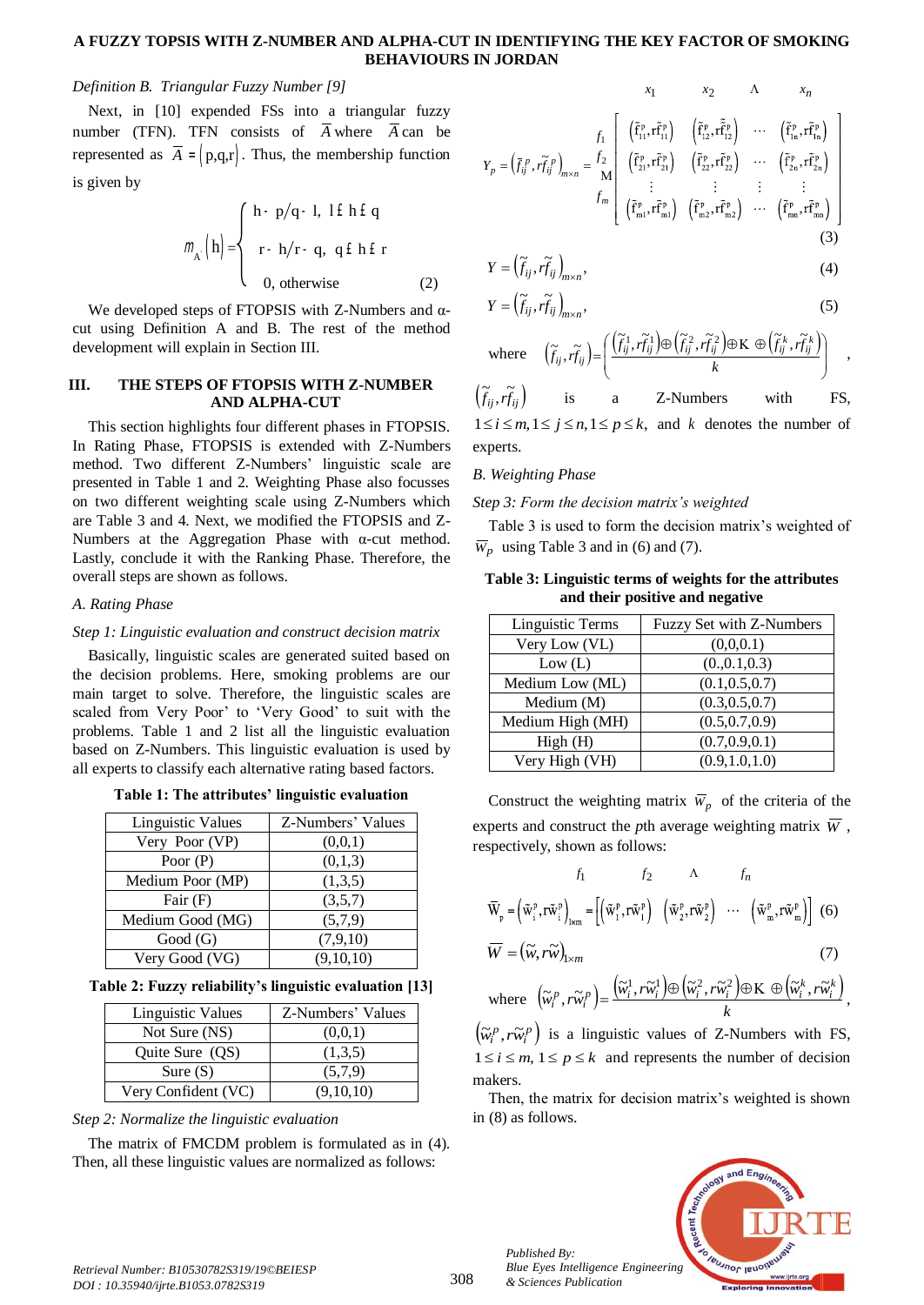$$
\bar{Y}_{w} = (\tilde{v}_{ij}, r\tilde{v}_{ij})_{m \times n} = \frac{f_1}{M} \begin{bmatrix} (\tilde{v}_{11}, r\tilde{v}_{11}) & (\tilde{v}_{12}, r\tilde{v}_{12}) & \Lambda & (\tilde{v}_{1n}, r\tilde{v}_{1n}) \\ (\tilde{v}_{21}, r\tilde{v}_{21}) & (\tilde{v}_{22}, r\tilde{v}_{22}) & \Lambda & (\tilde{v}_{2n}, r\tilde{v}_{2n}) \\ M & M & M & M \\ f_m & (\tilde{v}_{m1}, r\tilde{v}_{m1}) & (\tilde{v}_{m2}, r\tilde{v}_{m2}) & \Lambda & (\tilde{v}_{mn}, r\tilde{v}_{mn}) \end{bmatrix},
$$
\n(8)

where  $(\tilde{v}_{ij}, \tilde{r}_{ij}) = (\tilde{w}_i, \tilde{r}_{ij}) \otimes (\tilde{f}_{ij}, \tilde{r}_{ij}), \quad 1 \le i \le m$ , and  $1 \leq j \leq n$ .

## *C. Aggregating Phase*

*Step 4: Verify the PIS distance and NIS distance*

 $A^*$  is a positive ideal solutions.

$$
A^* = \mathbf{p}_1^*, \dots, \mathbf{p}_n^* \} = \{ (\max_j \mathbf{p}_{ij} | i \in I), (\min_j \mathbf{p}_{ij} | i \in I^*) \},\tag{9}
$$

*A*<sup>-</sup> is a negative ideal solutions.

$$
A^{-} = \{ p_{i}^{-},..., p_{n}^{-}\} = \{ (\min_{j} p_{ij} | i \in I), (\max_{j} p_{ij} | i \in I^{*}) \},
$$
\n(10)

where  $\boldsymbol{I}$  is referred to the positive criteria and  $\boldsymbol{I}$  is referred to the negative criteria, which  $I$ ' is associated with the positive attribute, and  $I^{\prime\prime}$  is associated with the negative element.

#### *Step 5: Design of PIS distance and NIS distance*

PIS distance is calculated using Euclidean distance

$$
\left(D_j^*, D_j^*\right)_{\alpha} = \left(\sqrt{\sum_{i=1}^n (\alpha \cdot \tilde{v}_{ij} - \alpha \cdot \tilde{v}_i^*)^2}, \sqrt{\sum_{i=1}^n (\alpha \cdot \tilde{v}_{ij} - \alpha \cdot \tilde{v}_i^*)^2}\right), j = 1,...,J.
$$
 (11)

and NIS distance is also calculated by Euclidean distance.

$$
\left(D_j^-, rD_j^-\right)_\alpha = \left(\sqrt{\sum_{i=1}^n (\alpha \cdot \tilde{v}_{ij} - \alpha \cdot \tilde{v}_i^-)^2}, \sqrt{\sum_{i=1}^n (\alpha \cdot r\tilde{v}_{ij} - \alpha \cdot r\tilde{v}_i^-)^2}\right), j = 1,...,J.
$$
\n(12)

*D. Ranking Phase*

*Step 6: The final calculations of relative closeness*

In (13) is calculated the best of the alternative  $x_i$  with respect to *f\*,*

$$
\left(C_j^*, rC_j^*\right)_a = \frac{\left(\left(D_j^-\right)_a, \left(rD_j^-\right)_a\right)}{2}, \frac{\left(rD_j^-\right)_a}{2}, j = 1, ..., J \tag{13}
$$

The most influential alternative is ranked based on (13). A highest value of most influential  $C_j^*$  is referred as the best place over the alternative  $D_j$ . The highest rank calls as the most affective alternative towards ideal solution.

## **IV. ASSESSMENT ON SMOKING IN JORDAN & RESULTS**

To verify the proposed method, a real case application is set up in this section. This paper is employed six smoking causes among Jordanian as the alternatives which are Parental Influence (A1) [10]-[12], Film Star Attraction (A2) [13]-[16], Feel More Adult (A3) [17]-[21], Look Cool/Fashionable (A4) ([22]-[24]), Weight Control (A5) [25]-[28] Parent Neglect (A6) [29]-[31]. Based on six alternatives, four criteria were considered in this studu. These four criteria were Cigars/Pipes (C1) [32]-[34]. Cigarettes (C2) [35]-[39], Chewing Tobacco in the Mouth (C4) [40]-[42]. The four criteria are choose from previous research on smoking. Six alternatives with four criteria are examined by three experts which were D1, D2 and D3 who are experts on smoking behaviour among Jordanian. From three experienced experts, values in form of linguistic data were gathered via three different questionnaires. Next, ten different value of  $\alpha$ -cut; starting from 0, 0.1, 0.2, ..., 0.9 are selected to validate the proposed method with real smoking cases. The rest are explained in six steps as follows.

#### *A. Rating Phase*

#### *Step 1: Linguistic evaluation and construct decision matrix*

Based on Table 1 and Table 2, the structure for evaluating the highest key factor lead to smoking behaviours is given in Fig. 1 where considers all the alternatives and criteria.



Basically, linguistic scales are generated suited based on the decision problems. Here, smoking problems are our main target to solve. Therefore, the linguistic scales are scaled from Very Poor' to 'Very Good' to suit with the problems. Table 1 lists all the linguistic evaluation based on fuzzy sets. This linguistic evaluation is used by all experts to classify each alternative rating based factors. Thus, these

**Table 4: Linguistic evaluations by three different experts**

linguistic evaluation are summarized as Table 4.

| Criteria   | Alternative    |    |           | <b>Experts</b> |           |       |           |
|------------|----------------|----|-----------|----------------|-----------|-------|-----------|
|            |                | D. |           | $D_2$          |           | $D_3$ |           |
| Cigars/    | A1             | MН | <b>VC</b> | Н              | VC        | МH    | <b>NS</b> |
| Pipes      | A2             | М  | VC        | MН             | <b>NS</b> | н     | VС        |
|            | A3             | H  | S         | VH             | VC        | VL    | QS        |
|            | A4             | L  | NS        | ML             | S         |       | QS        |
|            | A5             | MН | VC        | M              | S         | VL    | QS        |
|            | A <sub>6</sub> | Н  | NS        | ML             | QS        | VL    | NS        |
| Cigarettes | A1             | VH | QS        | MН             | S         | М     | S         |
|            | A2             | ML | S         |                | QS        | ML    | VС        |



*Published By: Blue Eyes Intelligence Engineering & Sciences Publication*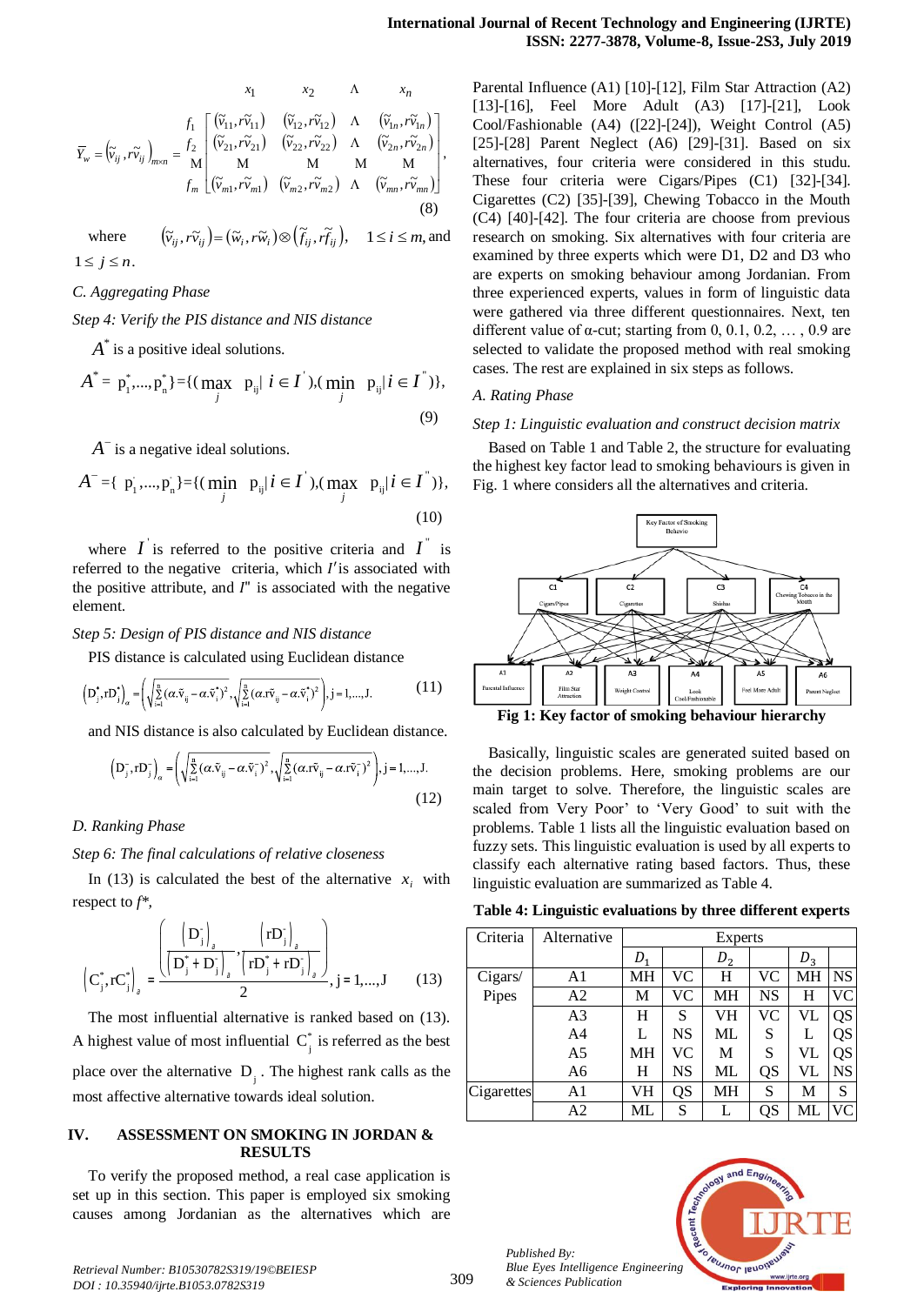# **A FUZZY TOPSIS WITH Z-NUMBER AND ALPHA-CUT IN IDENTIFYING THE KEY FACTOR OF SMOKING BEHAVIOURS IN JORDAN**

 $Y_{\rm w}$ 

|         | A <sub>3</sub> | ML | S         | MH | S         | VL | <b>VC</b> |
|---------|----------------|----|-----------|----|-----------|----|-----------|
|         | A <sub>4</sub> | MН | S         | VH | S         | H  | S         |
|         | A5             | L  | <b>NS</b> | L  | VС        | М  | <b>VC</b> |
|         | A <sub>6</sub> | MH | S         | VH | S         | L  | VC        |
| Shishas | A1             | MН | VC        | L  | <b>NS</b> | H  | S         |
|         | A2             | VH | VC        | VH | S         | М  | S         |
|         | A <sub>3</sub> | VH | VC        | VH | S         | VH | S         |
|         | A4             | М  | <b>QS</b> | М  | S         | L  | <b>VC</b> |
|         | A <sub>5</sub> | MН | VC        | MН | S         | VH | QS        |
|         | A6             | ML | VC        | М  | S         | VL | <b>VC</b> |
| Chewing | A1             | L  | <b>QS</b> | L  | S         | ML | <b>VC</b> |
| Tobacco | A <sub>2</sub> | VH | VC        | H  | <b>NS</b> | H  | <b>NS</b> |
| in the  | A3             | VL | VС        | М  | S         | MН | <b>VC</b> |
| Mouth   | A4             | MН | <b>NS</b> | H  | S         | VL | <b>VC</b> |
|         | A5             | VL | QS        | М  | S         | H  | VC.       |
|         | A6             | MН | S         | М  | S         | L  | <b>NS</b> |

## *Step 2: Normalize the linguistic evaluation*

Based on Step 1 and Table 4, all values from experts are normalized using (4). This normalize linguistic evaluations are summarized in matrices as follows.

|                                                           | D,                | $D_{\tau}$                | D,             |  |
|-----------------------------------------------------------|-------------------|---------------------------|----------------|--|
| <i>Cigare/Pipes</i>                                       | [MH,VC H,VC       |                           | MH, NST        |  |
| Cigarettes                                                |                   | <i>VH, QS MH, S M, S</i>  |                |  |
| Shishas<br>$A_1 =$                                        |                   | <i>MH,VC L,NS H,S</i>     |                |  |
| Chewing Tobacco in the Mouth                              |                   | $L,QS$ $L,S$              | ML,VC          |  |
|                                                           |                   |                           |                |  |
|                                                           | D,                | $D_{\mathbf{z}}$          | $D_x$          |  |
| Cigare/Pipes                                              | [M,VC MH,NS       |                           | H,VC           |  |
| Cigarettes                                                |                   | $ML, N$ $L, QS$           | ML,VC          |  |
| $A_2 =$<br>Shishas                                        | <i>VH,VC VH,S</i> |                           | M, S           |  |
| Chewing Tobacco in the Mouth <i>VH, VC H, NS</i>          |                   |                           | H,NS \         |  |
|                                                           |                   |                           |                |  |
|                                                           | $D_1$             | $D_{\rm z}$               | D <sub>1</sub> |  |
| <i>Cigare/Pipes</i>                                       | ГН. S             | VH, VC                    | VL, QS 1       |  |
| Cigarettes<br>$A_{\rm z} =$                               |                   | $ML, S$ $MH, S$ $VL, VC$  |                |  |
| Shishas                                                   | <i>VH,VC VH,S</i> |                           | VH, S          |  |
| Chewing Tobacco in the Mouth $ VL, VC$ $M, S$             |                   |                           | MH,VC          |  |
|                                                           |                   |                           |                |  |
|                                                           |                   |                           |                |  |
| <i>Cigare/Pipes</i>                                       | D,                | $D_{\rm z}$               | $D_z$          |  |
| Cigarettes                                                |                   | $L, NS$ $ML, S$ $L, QS$ ] |                |  |
| Shishas                                                   |                   | $MH, S$ $VH, S$ $H, S$    |                |  |
| $A_4 =$                                                   |                   | M, QS M, S                | L,VC           |  |
| Chewing Tobacco in the Mouth $\left[MH, NS-H, S-H\right]$ |                   |                           | VL,VC          |  |
|                                                           |                   |                           |                |  |
|                                                           | $D_{1}$           | $D_{\rm z}$               | $D_x$          |  |
| Cigare/Pipes                                              |                   | [MH,VC M,S                | VL, QS]        |  |
| Cigarettes<br>$A_s =$<br>Shishas                          |                   | $L, NS$ $L, VC$ $M, VC$   |                |  |
|                                                           |                   | <i>MH,VC MH,S</i>         | VH, QS         |  |
| Chewing Tobacco in the Mouth $ VL, QS$ $M, S$             |                   |                           | H,VC           |  |
|                                                           | D,                | $D_{\tau}$                | $D_{\infty}$   |  |
| <i>Cigare/Pipes</i>                                       | T H.NS            |                           | ML, QS VL, QS  |  |
| Cigarettes                                                |                   | $MH, S$ $VH, S$ $L, VC$   |                |  |
| Shishas<br>A. =<br>Chewing Tobacco in the Mouth $M, S$    |                   | ML,VC M,S                 | VL,VC          |  |

# *B. Weighting Phase*

# *Step 3: Construct the weighting for smoking behaviour*

Four different criteria are selected to manage the smoking behaviour for weighted decision matrix, which are Cigars/Pipes, Cigarettes, Shishas, and Chewing Tobacco. Thus, all the linguistic evaluation for weights are summarized as Table 5.

| Cigare/Pipes                         | TVL.VC | ML, S  | MH, QSʻI |  |
|--------------------------------------|--------|--------|----------|--|
| Cigarettes                           | I VH.S | H, NS  | $M, VS$  |  |
| Shishas                              | VH,VC  | MH, QS | M, QS    |  |
| Chewing Tobacco in the Mouth $L, VC$ |        | H, QS  |          |  |

**Table 5: Weights of the decision-makers**

|                | Weight for Each Criteria                               |
|----------------|--------------------------------------------------------|
| Cigars/Pipes   | $((0.2, 0.3333, 0.5), (0.5, 0.667, 0.8))$              |
| Cigarettes     | $((0.6333, 0.8, 0.9), (0.4667, 0.5667, 0.6667))$       |
| <b>Shishas</b> | $($ (0.5667,0.7333,0.8667), $($ 0.6333,0.7667,0.83 $)$ |
|                | 33)                                                    |
| Chewing        | ((0,0.1,0.3),(0.3667,0.5333,0.6667))                   |
| Tobacco in     |                                                        |
| Mouth          |                                                        |

# *C. Aggregating Phase*

# *Step 4: Verify the PIS distance and NIS distance*

Here, the verification for each PIS distance and the NIS distance are determined as:

$$
A^+ = (1, 1, 1) \ A^- = (0, 0, 0)
$$

# *Step 5: Design of PIS distance and NIS distance*

The Euclidean distance with different α-cuts is used to calculate the distance for each smoking behaviours. Ten different α-cuts which are 0, 0.1, 0.2, 0.3, 0.4, 0.5, 0.6, 0.7, 0.9 are tested using (11) and (12).

# *D. Ranking Phase*

## **Step 6: The final calculations of relative closeness**

The comparative results based on closeness coefficients between PIS distance and NIS distance are stated as Table 6 till Table 15 as follows.

|  | Table 6: Relative closeness value for $\alpha=0$ |  |
|--|--------------------------------------------------|--|
|--|--------------------------------------------------|--|

|                | <b>Relative Closeness</b> | Ranking |
|----------------|---------------------------|---------|
| A <sub>1</sub> | 0.35202                   |         |
| A <sub>2</sub> | 0.39348                   |         |
| A <sub>3</sub> | 0.312586                  |         |
| A4             | 0.339356                  |         |
| A <sub>5</sub> | 0.410598                  |         |
| Aб             | 0.316779                  |         |

The ranking result for  $\alpha = 0$  is  $A5 > A2 > A1 > A4 >$  $A6 > A3$ .

Table 7: Relative closeness value for  $= 0.1$ 

|                | <b>Relative Closeness</b> | Ranking |
|----------------|---------------------------|---------|
| A1             | 0.348965                  |         |
| A2             | 0.379038                  |         |
| A <sub>3</sub> | 0.309588                  |         |
| A <sub>4</sub> | 0.336327                  |         |
| A <sub>5</sub> | 0.409651                  |         |
| Aб             | 0.313377                  |         |



*Published By:*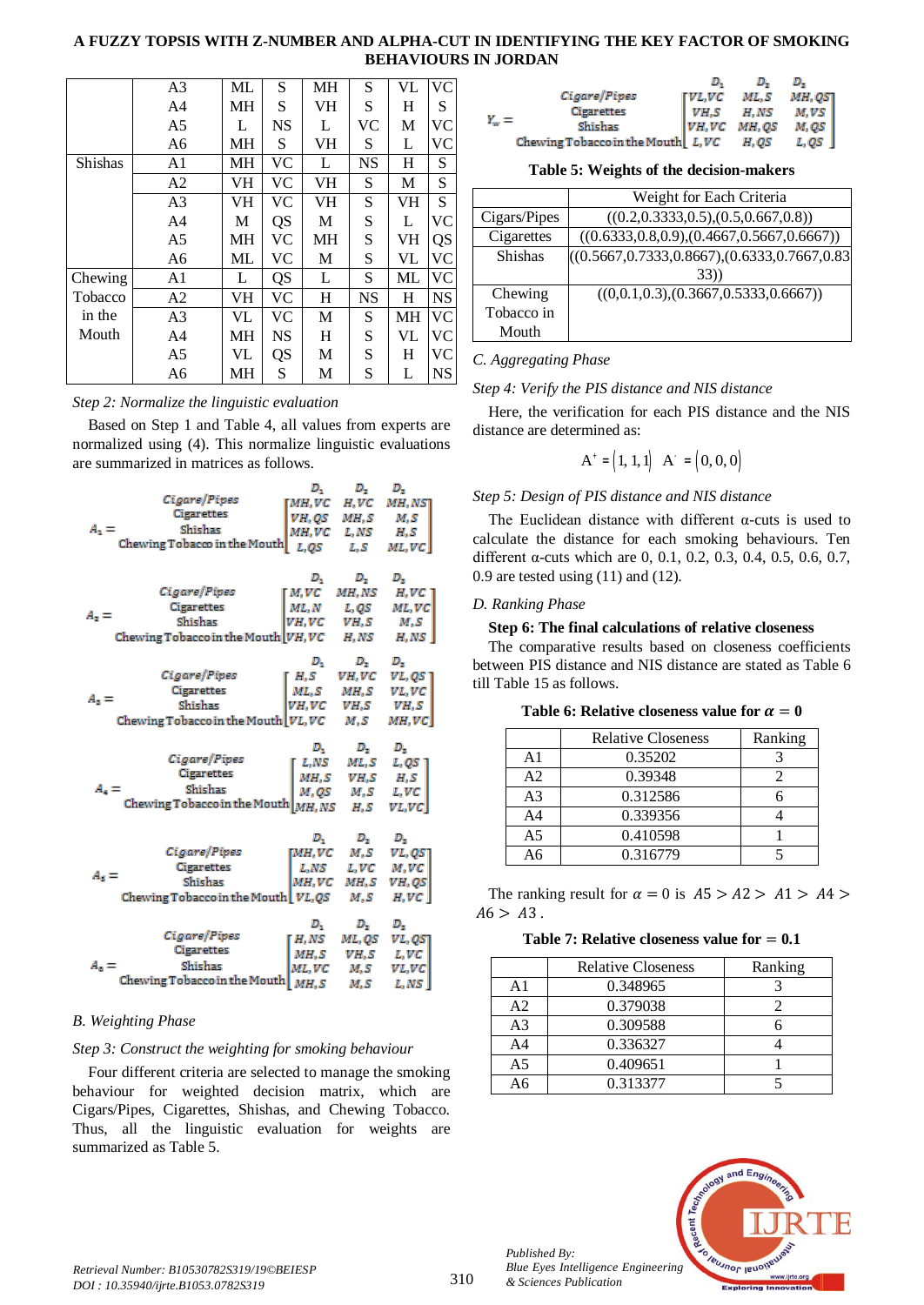The ranking result for  $\alpha = 0.1$  is  $A5 > A2 > A1 >$  $A4 > A6 > A3$ .

|                 | <b>Relative Closeness</b> | Ranking |
|-----------------|---------------------------|---------|
| A <sub>1</sub>  | 0.346007                  |         |
| A <sub>2</sub>  | 0.37718                   |         |
| A <sub>3</sub>  | 0.306705                  |         |
| A <sub>4</sub>  | 0.3334                    |         |
| A <sub>5</sub>  | 0.408775                  |         |
| $\overline{A}6$ | 0.31008                   |         |

**Table 8: Relative closeness value for**  $\alpha = 0.2$ 

The ranking result for  $\alpha = 0.2$  is  $A5 > A2 > A1 >$  $A4 > A6 > A3$ .

**Table 9: Relative closeness value for**  $\alpha = 0.3$ 

|                | <b>Relative Closeness</b> | Ranking |
|----------------|---------------------------|---------|
| A1             | 0.343169                  |         |
| A <sub>2</sub> | 0.375419                  |         |
| A <sub>3</sub> | 0.303955                  |         |
| A4             | 0.330594                  |         |
| A5             | 0.407977                  |         |
| Aб             | 0.30691                   |         |

The ranking result for  $\alpha = 0.3$  is  $A5 > A2 > A1 >$  $A4 > A6 > A3$ .

**Table 10: Relative closeness value for**  $\alpha = 0.4$ 

|                | <b>Relative Closeness</b> | Ranking |
|----------------|---------------------------|---------|
| A <sub>1</sub> | 0.335882                  |         |
| A <sub>2</sub> | 0.367563                  |         |
| A <sub>3</sub> | 0.29607                   |         |
| A <sub>4</sub> | 0.321911                  |         |
| A5             | 0.402133                  |         |
| Δб             | 0.298703                  |         |

The ranking result for  $\alpha = 0.4$  is  $A5 > A2 > A1 >$  $A4 > A6 > A3$ .

**Table 11: Relative closeness value for**  $\alpha = 0.5$ 

|                | <b>Relative Closeness</b> | Ranking |
|----------------|---------------------------|---------|
| A <sub>1</sub> | 0.337954                  |         |
| A <sub>2</sub> | 0.372245                  |         |
| A <sub>3</sub> | 0.298945                  |         |
| A <sub>4</sub> | 0.325435                  |         |
| A <sub>5</sub> | 0.406642                  |         |
|                | 0.301053                  |         |

The ranking result for  $\alpha = 0.5$  is  $A5 > A2 > A1 >$  $A4 > A6 > A3$ .

Table 12: Relative closeness value for  $\alpha = 0.6$ 

|                | <b>Relative Closeness</b> | Ranking |
|----------------|---------------------------|---------|
| A <sub>1</sub> | 0.335637                  |         |
| A <sub>2</sub> | 0.370861                  |         |
| A <sub>3</sub> | 0.296733                  |         |
| A4             | 0.323132                  |         |
| A <sub>5</sub> | 0.406121                  |         |
| <b>A6</b>      | 0.298426                  |         |

The ranking result for  $\alpha = 0.6$  is  $A5 > A2 > A1 >$  $A4 > A6 > A3$ .

**Table 13: Relative closeness value for**  $\alpha = 0.7$ 

|                | <b>Relative Closeness</b> | Ranking |
|----------------|---------------------------|---------|
| A <sub>1</sub> | 0.326776                  |         |
| A <sub>2</sub> | 0.360026                  |         |
| A <sub>3</sub> | 0.286998                  |         |
| A <sub>4</sub> | 0.310682                  |         |
| A <sub>5</sub> | 0.394732                  |         |
| 46             | 0.286948                  |         |

The ranking result for  $\alpha = 0.7$  is  $A5 > A2 > A1 >$  $A4 > A3 > A6$ .

Table 14: Relative closeness value for  $\alpha = 0.8$ 

|                | <b>Relative Closeness</b> | Ranking |
|----------------|---------------------------|---------|
| A1             | 0.330283                  |         |
| A <sub>2</sub> | 0.367723                  |         |
| A <sub>3</sub> | 0.29163                   |         |
| A <sub>4</sub> | 0.317711                  |         |
| A <sub>5</sub> | 0.405272                  |         |
| Aб             | 0.292202                  |         |

The ranking result for  $\alpha = 0.9$  is  $A5 > A2 > A1 >$  $A4 > A6 > A3$ .

Table 15: Relative closeness value for  $\alpha = 0.9$ 

|                | <b>Relative Closeness</b> | Ranking |
|----------------|---------------------------|---------|
| A <sub>1</sub> | 0.330283                  |         |
| A <sub>2</sub> | 0.367723                  |         |
| A <sub>3</sub> | 0.29163                   |         |
| A <sub>4</sub> | 0.317711                  |         |
| A <sub>5</sub> | 0.405272                  |         |
|                | 0.292202                  |         |

In order to validate this proposed method, we list out all the relative closeness ranking from Table 6 till Table 15 as follows;

| $\alpha=0.0$   | $A5 > A2 > A1 > A4 > A6 > A3$ . |
|----------------|---------------------------------|
| $\alpha=0.1$   | $A5 > A2 > A1 > A4 > A6 > A3$ . |
| $\alpha=0.2$   | $A5 > A2 > A1 > A4 > A6 > A3$ . |
| $\alpha=0.3$   | $A5 > A2 > A1 > A4 > A6 > A3$ . |
| $\alpha = 0.4$ | $A5 > A2 > A1 > A4 > A6 > A3$ . |
| $\alpha = 0.5$ | $A5 > A2 > A1 > A4 > A6 > A3$ . |
| $\alpha = 0.6$ | $A5 > A2 > A1 > A4 > A6 > A3$ . |
| $\alpha = 0.7$ | $A5 > A2 > A1 > A4 > A3 > A6$ . |
| $\alpha=0.8$   | $A5 > A2 > A1 > A4 > A6 > A3$ . |
| $\alpha = 0.9$ | $A5 > A2 > A1 > A4 > A6 > A3$ . |



*Published By:*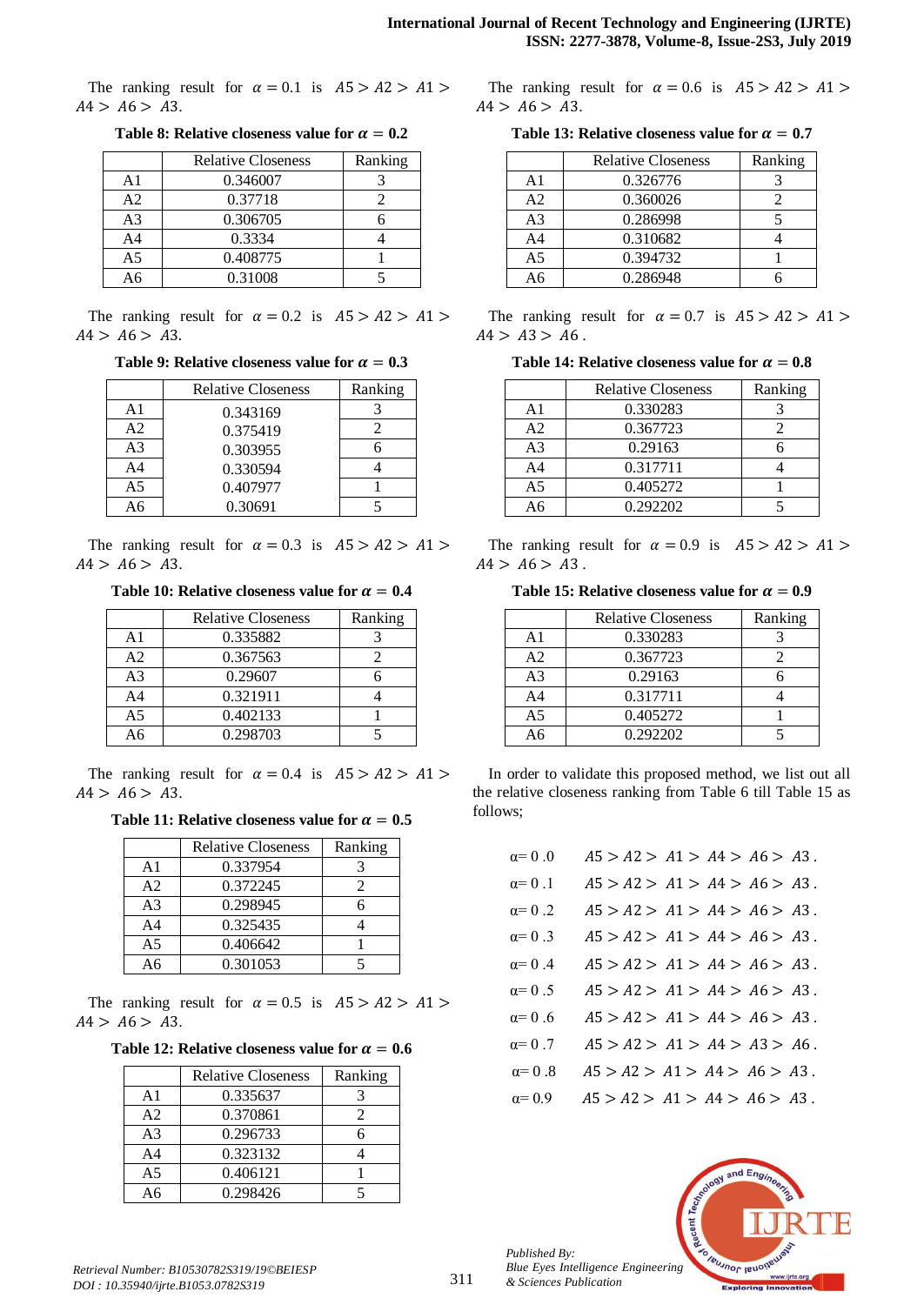# **A FUZZY TOPSIS WITH Z-NUMBER AND ALPHA-CUT IN IDENTIFYING THE KEY FACTOR OF SMOKING BEHAVIOURS IN JORDAN**

Based on the outcomes, we can accomplished that A5 which is weight loss is the main highest key factor that contributed to smoking behaviour in Jordan. This ranking result obtained from ten different α-cuts which are 0, 0.1, 0.2, 0.3, 0.4, 0.5, 0.6, 0.7, 0.8 and 0.9. The results obtained from  $\alpha$ -cuts = 0.1 till 0.9 are same, but slightly different for  $\alpha$ -cuts = 0.7. The slight changes between A6 and A3 maybe due to the inconsistency of certain steps in  $\alpha$ -cuts = 0.7. Overall, we can concluded that the ranking for choosing the most key factor for smoking behaviour is  $A5 > A2 > A1$  $A4 > A6 > A3$ . Meaning that, the suggested method is stable and suitable for other decision making problems.

# **V. CONCLUSION**

FTOPSIS with Z-Numbers created new decision making's environment that considers reliability and restriction. This paper extended FTOPSIS with Z-numbers on the aggregating phase. A new aggregating phase of FTOPSIS with Z-Numbers was constructed to replace the previous euclidean distance. In this proposed FTOPSIS with Z-Numbers, ten α-cuts were built for comparison of ranking values. A real case study on identifying the key factor of smoking behaviours in Jordan was applied to the proposed method. Six alternatives and five criteria were used to identify this key factor. Results show that, weight control is the most key factor that contributes to smoking behaviour in Jordan. Many Jordanian loves to smoke due to lose their weights. As a conclusion, the developed method is capable to solve FMCDM cases in a more intelligible due to the αcuts' benefit. For upcoming works, it is suggested to integrate the  $\alpha$ -cuts with the different aggregation method. Properties for the integrated method can be explored.

# **ACKNOWLEDGMENT**

This research was supported by Pusat Pengurusan Kecemerlangan dan Inkubator Penyelidikan, Universiti Sultan Zainal Abidin.

# **REFERENCES**

- 1. R. Urena, G. Kou, J. Wu, F. Chiclana, and E. Herrera‐Viedma, "Dealing with incomplete information in linguistic group decision making by means of Interval Type‐2 Fuzzy Sets," International Journal of Intelligent Systems, 34(6), 2019, pp. 1-20.
- 2. C. T. Chen, "Extensions of the TOPSIS for group decisionmaking under fuzzy environment," Fuzzy Sets and Systems, 114(1), 2000, pp. 1-9.
- 3. C. L. Hwang, and K. Yoon, Multiple Attribute Decision Making: Methods and Applications. New York: Springer-Verlag, 1981.
- 4. K. Rashidi, and K. Cullinane, "A comparison of fuzzy DEA and fuzzy TOPSIS in sustainable supplier selection: Implications for sourcing strategy," Expert Systems with Applications, 121, 2019, pp. 266-281.
- 5. P. Hajek, and W. Froelich, "Integrating TOPSIS with intervalvalued intuitionistic fuzzy cognitive maps for effective group decision making," Information Sciences, 485, 2019, pp. 394- 412.
- 6. H. Gupta, "Assessing organizations performance on the basis of GHRM practices using BWM and Fuzzy TOPSIS," Journal of Environmental Management, 226, 2018, pp. 201-216.
- 7. K. Y. Awajan, and N. Zamri, "A fuzzy TOPSIS with Znumbers method for assessment of memorandu, of

understanding at university," International Journal of Engineering and Technology, 7(3.28), 2018, pp. 149-152.

- 8. L. Dymova, P. Sewastjanov, and A. Tikhonenko, "An interval type-2 fuzzy extension of the TOPSIS method using alphacuts," Knowledge-Based System, 83, 2015, pp. 116-127.
- 9. L. A. Zadeh, "The concept of a linguistic variable and its application to approximate reasoning-I," Journal of Information Sciences, 8(3), 1975, pp. 199-249.
- 10. R. C. Engels, F. Vitaro, E. D. E. Blokland, R. de Kemp, and R. H. Scholte, "Influence and selection processes in friendships and adolescent smoking behaviour: The role of parental smoking," Journal of Adolescence, 27(5), 2004, pp. 531-544.
- 11. A. M. Gecková, R. Stewart, J. P. Van Dijk, O. G. Orosová, J. W. Groothoff, and D. Post, "Influence of socio-economic status, parents and peers on smoking behaviour of adolescents," European Addiction Research, 11(4), 2005, pp. 204-209.
- 12. E. Bergagna, and S. Tartaglia, "The relation of modelling and the perception of parental care with adolescent smoking: A cross-sectional study," European Journal of Developmental Psychology, 16(4), 2018, pp. 476-487.
- 13. A. Jain, P. Lata, A. R. Goyal, S. Khandelwal, and G. Jain, "Socio-cultural impact of film celebrities on teenagers: An empirical study," International Journal of Indian Culture and Business Management, 11(3), 2015, pp. 308-322.
- 14. World Health Organization (WHO), Smoke-free movies: From evidence to action. Geneva: WHO, 2015.
- 15. I. Newman, and J. DeFrain, "Why smoke?," in Tobacco Use and Intimate Relationships: Smokers and Non-Smokers Tell Their Stories, I. Newman and J. DeFrain, Eds. Cham: Palgrave Macmillan, 2018, pp. 137-151.
- 16. A. B. Barker, M. O. Breton, J. Cranwell, J. Britton, and R. L. Murray, "Population exposure to smoking and tobacco branding in the UK reality show 'Love Island'," Tobacco Control, 27(6), 2018, pp. 709-711.
- 17. E. Brennan, S. Durkin, K. Coomber, M. Zacher, M. Scollo, and M. Wakefield, "Are quitting-related cognitions and behaviours predicted by proximal responses to plain packaging with larger health warnings? Findings from a national cohort study with Australian adult smokers," Tobacco Control, 24(Suppl 2), 2015, pp. ii33-ii41.
- 18. J., Hoek, and C. Robertson, "How do young adult female smokers interpret dissuasive cigarette sticks? A qualitative analysis," Journal of Social Marketing, 5(1), 2015, pp. 21-39.
- 19. J. A. Matheson, "Prices and social behaviour: Evidence from adult smoking in Canadian Aboriginal communities," Canadian Journal of Economics/Revue Canadienne D'économique, 48(5), 2015, pp. 1661-1693.
- 20. J. M. FitzGerald, I. Poureslami, and J. Shum, "Assessing beliefs and risk perceptions on smoking and smoking cessation in immigrant Chinese adult smokers residing in Vancouver, Canada: A cross-sectional study," BMJ Open, 5(2), 2015, pp. 1-9.
- 21. N. Hooper, C. Dack, M. Karekla, A. Niyazi, and L. McHugh, "Cognitive defusion versus experiential avoidance in the reduction of smoking behaviour: An experimental and preliminary investigation," Addiction Research and Theory, 26(5), 2018, pp. 414-420.
- 22. K. Choi, "The associations between exposure to tobacco coupons and predictors of smoking behaviours among US youth," Tobacco Control, 25(2), 2015, pp. 232-235.
- 23. N. McKeganey, and M. Barnard, " Change and continuity in vaping and smoking by young people: A qualitative case study of a friendship group," International Journal of Environmental Research and Public Health, 15(5), 2018, pp. 1008.



*Retrieval Number: B10530782S319/19©BEIESP DOI : 10.35940/ijrte.B1053.0782S319*

*Published By:*